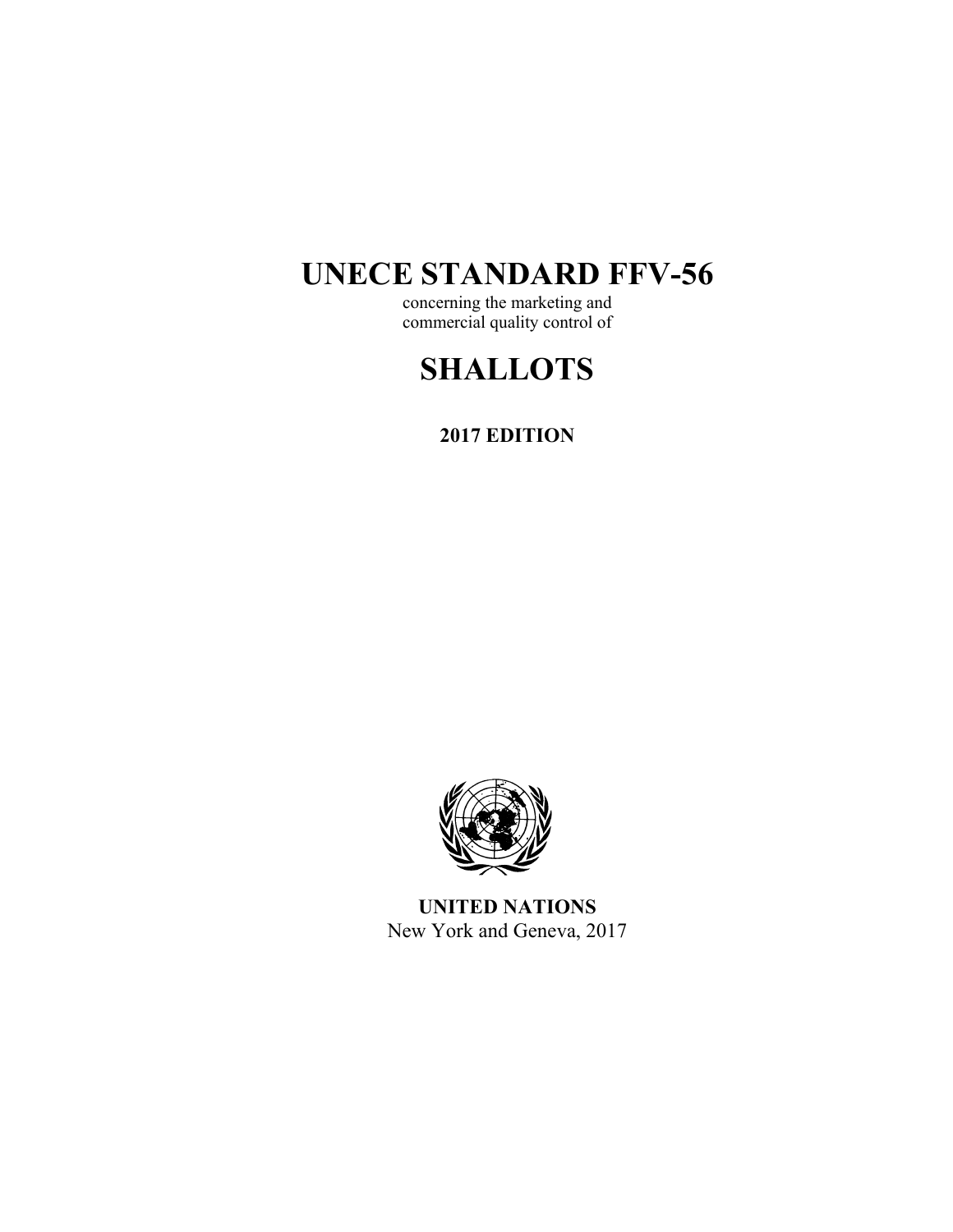#### **NOTE**

#### **Working Party on Agricultural Quality Standards**

The commercial quality standards developed by the Working Party on Agricultural Quality Standards of the United Nations Economic Commission for Europe (UNECE) help facilitate international trade, encourage highquality production, improve profitability and protect consumer interests. UNECE standards are used by governments, producers, traders, importers and exporters, and other international organizations. They cover a wide range of agricultural products, including fresh fruit and vegetables, dry and dried produce, seed potatoes, meat, cut flowers, eggs and egg products.

Any member of the United Nations can participate, on an equal footing, in the activities of the Working Party. For more information on agricultural standards, please visit our website <www.unece.org/trade/agr>.

The present revised Standard for Shallots is based on document ECE/TRADE/C/WP.7/GE.1/2013/19, reviewed and adopted by the Working Party at its sixty-ninth session.

Aligned with the Standard Layout (2017)

The designations employed and the presentation of the material in this publication do not imply the expression of any opinion whatsoever on the part of the United Nations Secretariat concerning the legal status of any country, territory, city or area or of its authorities, or concerning the delimitation of its frontiers or boundaries. Mention of company names or commercial products does not imply endorsement by the United Nations.

All material may be freely quoted or reprinted, but acknowledgement is requested.

Please contact the following address with any comments or enquiries:

Agricultural Standards Unit Economic Cooperation and Trade Division United Nations Economic Commission for Europe Palais des Nations CH-1211 Geneva 10, Switzerland E-mail: agristandards@unece.org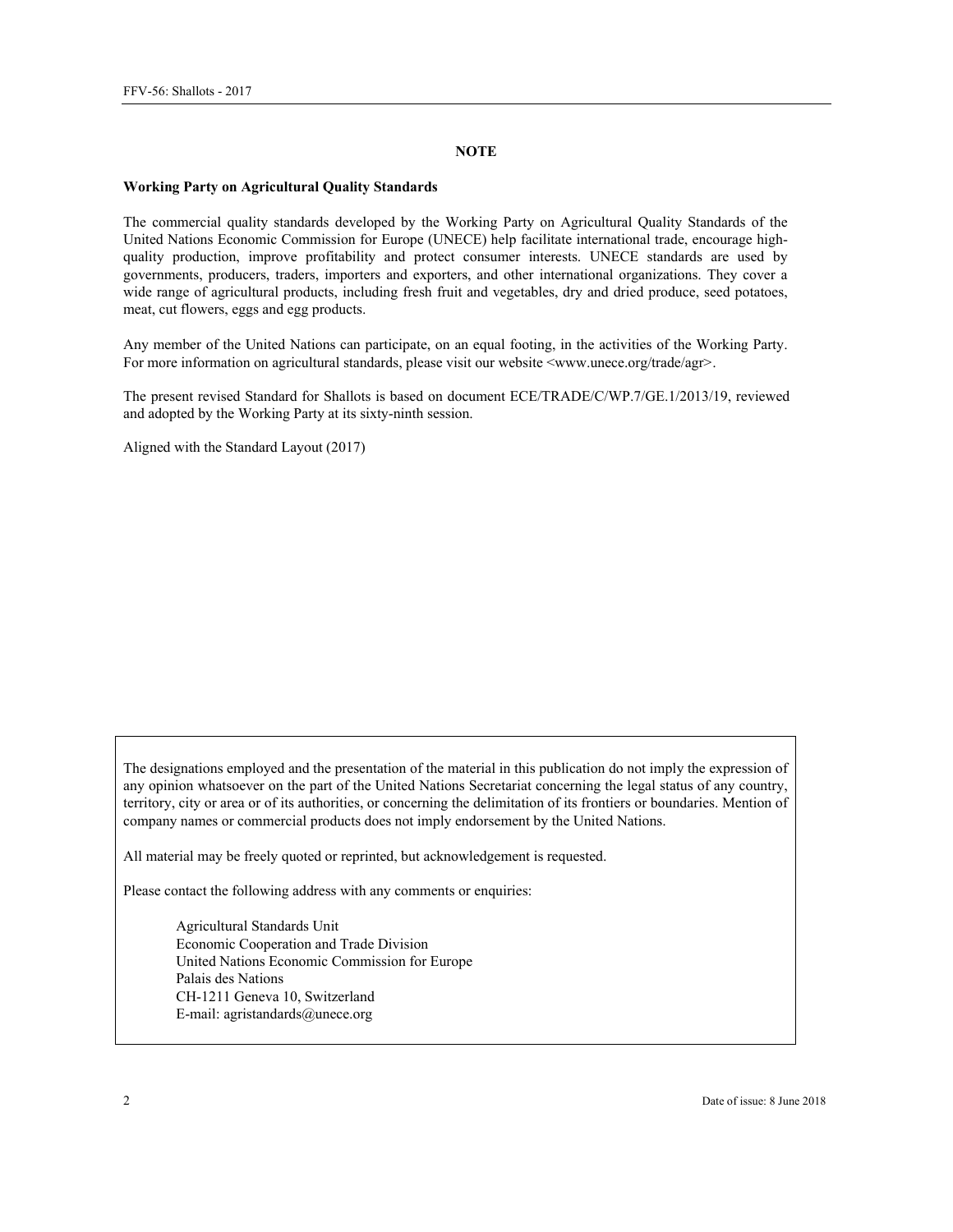# **UNECE Standard FFV-56 concerning the marketing and commercial quality control of shallots**

# **I. Definition of produce**

This standard applies to shallots of varieties (cultivars) grown from *Allium cepa* L. Aggregatum Group and grey shallots grown from *Allium oschaninii* O. Fedtsch., to be supplied fresh to the consumer, green shallots with full leaves and shallots for industrial processing being excluded.

The standard covers the following commercial types:

- Round
- Demi-long
- Long.

### **II. Provisions concerning quality**

The purpose of the standard is to define the quality requirements for shallots after preparation and packaging.

However, if applied at stages following export, products may show in relation to the requirements of the standard:

- a slight lack of freshness and turgidity
- a slight deterioration due to their development and their tendency to perish.

The holder/seller of products may not display such products or offer them for sale, or deliver or market them in any manner other than in conformity with this standard. The holder/seller shall be responsible for observing such conformity.

#### **A. Minimum requirements**

In all classes, subject to the special provisions for each class and the tolerances allowed, the shallots must be:

- intact
- sound; produce affected by rotting or deterioration such as to make it unfit for consumption is excluded
- clean, practically free of any visible foreign matter
- practically free from pests
- free from damage caused by pests affecting the flesh
- free from damage caused by frost or sun
- without hollow or tough stems
- free from traces of mould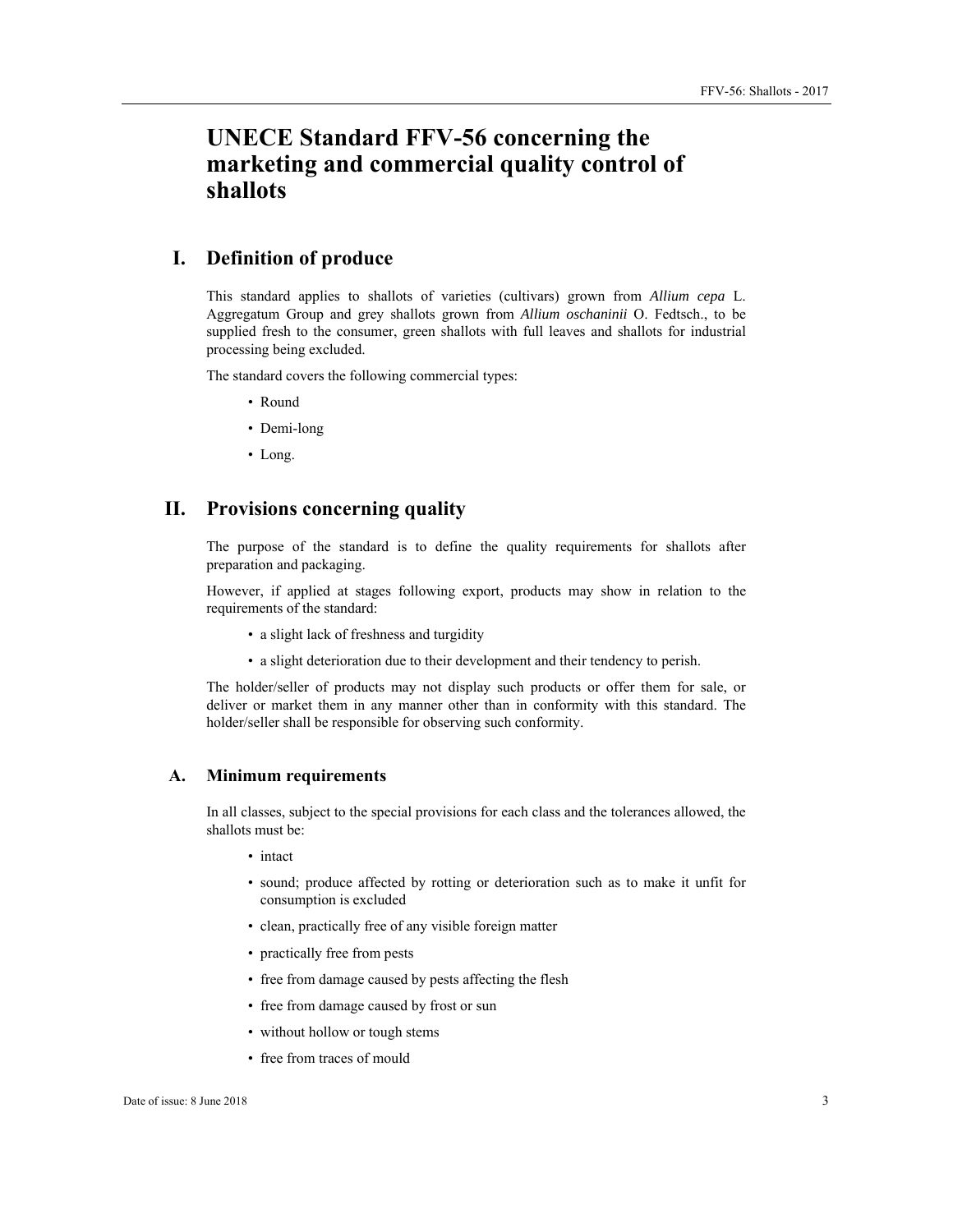- free of externally visible shoot growth
- free of abnormal external moisture
- free of any foreign smell and/or taste.

The roots must be neatly trimmed. The stems must be neatly trimmed, except for shallots presented in strings that must be braided with their own stems and tied with string, raffia or any other appropriate material.

The development and condition of the shallots must be such as to enable them:

- to withstand transportation and handling
- to arrive in satisfactory condition at the place of destination.

### **B. Classification**

Shallots are classified in two classes, as defined below:

#### *(i) Class I*

Shallots in this class must be of good quality. They must be characteristic of the variety and/or the commercial type.

The bulbs must be:

- firm and compact
- practically free of root tufts. However, for grey shallots, root tufts shall be allowed.

The following slight defects, however, may be allowed, provided these do not affect the general appearance of the produce, the quality, the keeping quality and presentation in the package:

- a slight defect in shape
- a slight defect in colouring
- superficial cracks in and partial absence of the outer skins, provided the flesh is protected.

#### *(ii) Class II*

This class includes shallots that do not qualify for inclusion in Class I, but satisfy the minimum requirements specified above.

The following defects may be allowed, provided the shallots retain their essential characteristics as regards the quality, the keeping quality and presentation:

- defects in shape
- defects in colouring
- healed mechanical damage
- slight bruising
- slight marking caused by pests or diseases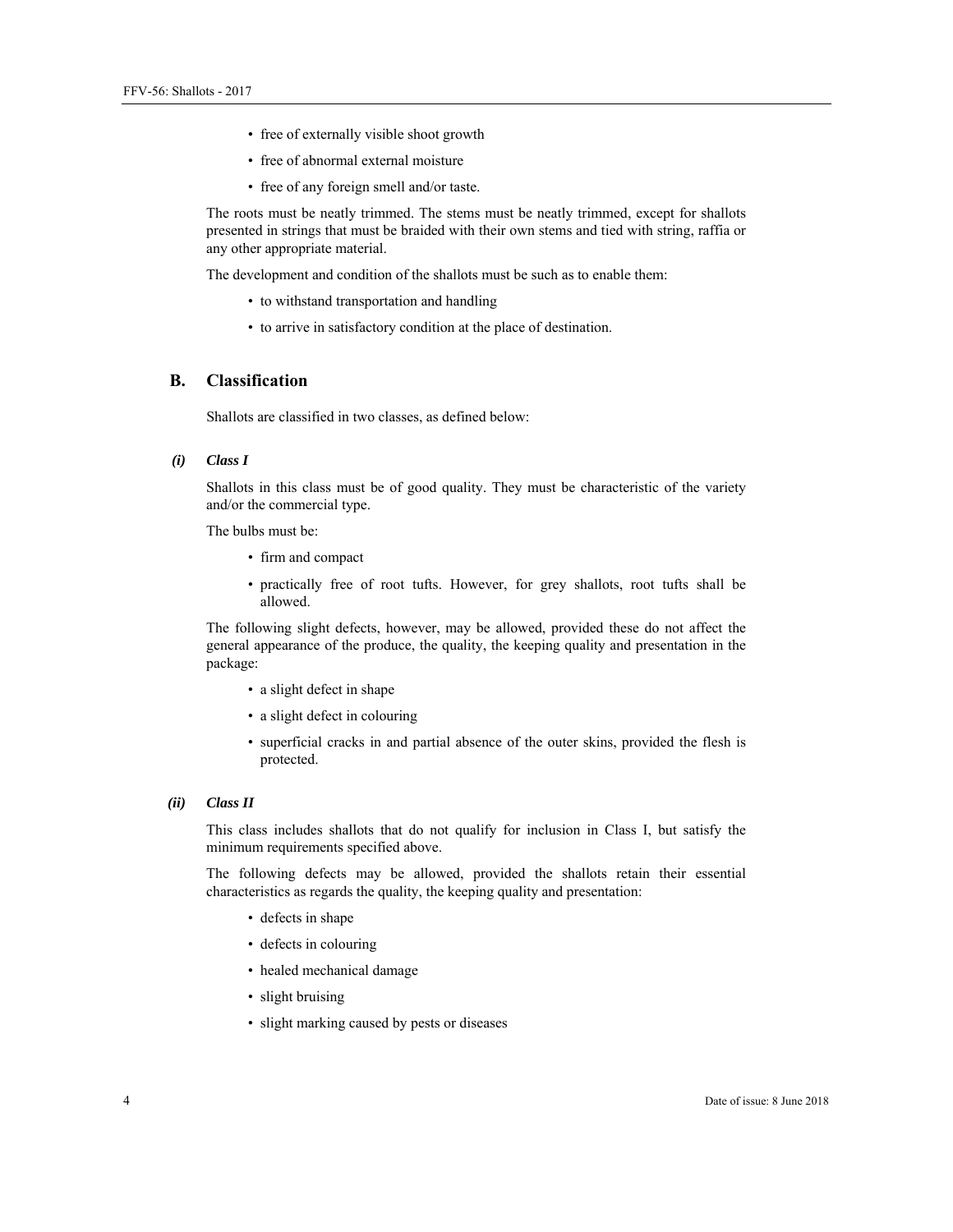- cracks in the outer skins and partial absence of the skins over a maximum of one third of the bulb's surface, provided the flesh is not damaged
- root tufts.

# **III. Provisions concerning sizing**

Size is determined by the maximum diameter of the equatorial section.

The minimum diameter shall be:

- 10 mm for grey shallots and
- 15 mm for other shallots.

The maximum diameter shall be:

- 55 mm for round shallots and
- 60 mm for demi-long and long shallots.

To ensure uniformity in size, the range in size between produce in the same package shall not exceed:

- 10 mm where the diameter of the smallest bulb is 10 mm and over but under 15 mm;
- 15 mm where the diameter of the smallest bulb is 15 mm and over but under 20 mm;
- 20 mm where the diameter of the smallest bulb is 20 mm or over.

# **IV. Provisions concerning tolerances**

At all marketing stages, tolerances in respect of quality and size shall be allowed in each lot for produce not satisfying the requirements of the class indicated.

#### **A. Quality tolerances**

#### *(i) Class I*

A total tolerance of 10 per cent, by number or weight, of shallots not satisfying the requirements of the class but meeting those of Class II is allowed. Within this tolerance not more than 1 per cent in total may consist of produce satisfying neither the requirements of Class II quality nor the minimum requirements, or of produce affected by decay.

In addition, 4 per cent, by weight, of bulbs may present externally visible shoot growth.

*(ii) Class II* 

A total tolerance of 10 per cent, by number or weight, of shallots satisfying neither the requirements of the class nor the minimum requirements is allowed. Within this tolerance not more than 2 per cent in total may consist of produce affected by decay.

In addition, 10 per cent, by weight, of bulbs may present externally visible shoot growth.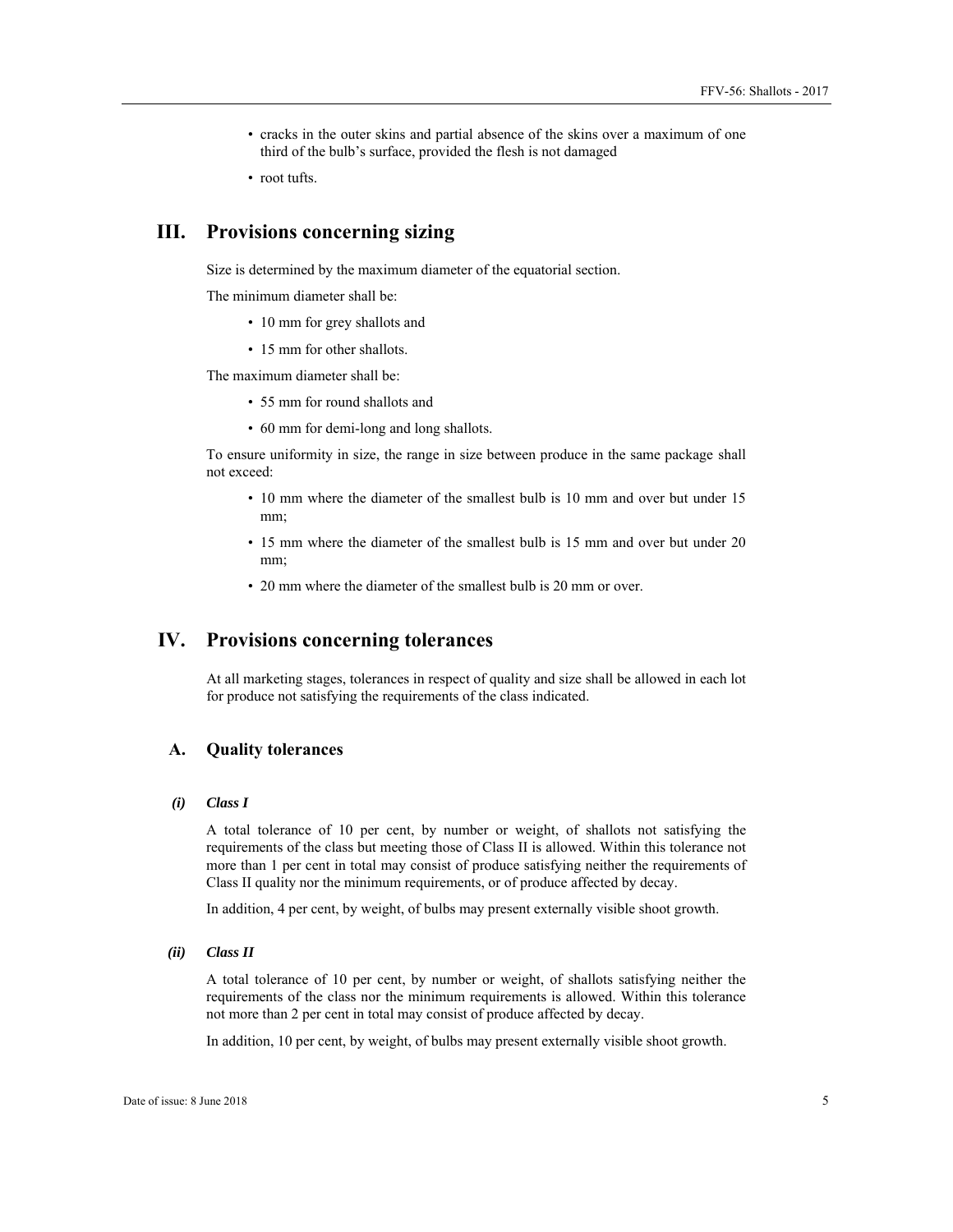#### **B. Size tolerances**

For all classes: a total tolerance of 10 per cent, by number weight, of shallots not satisfying the requirements as regards sizing is allowed.

# **V. Provisions concerning presentation**

#### **A. Uniformity**

The contents of each package must be uniform and contain only shallots of the same origin, variety or commercial type, quality and size.

However, a mixture of shallots of distinctly different commercial types and/or colours may be packed together in a package, provided they are uniform in quality and, for each commercial type and/or colour concerned, in origin and method of production. However, in case of those mixtures uniformity in size is not required.

The visible part of the contents of the package must be representative of the entire contents.

#### **B. Packaging**

Shallots must be packed in such a way as to protect the produce properly.

The materials used inside the package, must be clean and of a quality such as to avoid causing any external or internal damage to the produce. The use of materials, particularly paper or stamps bearing trade specifications, is allowed, provided the printing or labelling has been done with non-toxic ink or glue.

Stickers individually affixed to the produce shall be such that, when removed, they neither leave visible traces of glue nor lead to skin defects.

Packages must be free of all foreign matter.

# **VI. Provisions concerning marking**

Each package<sup>1</sup> must bear the following particulars, in letters grouped on the same side, legibly and indelibly marked, and visible from the outside:

#### **A. Identification**

Packer and/or dispatcher/exporter:

Name and physical address (e.g. street/city/region/postal code and, if different from the country of origin, the country) or a code mark officially recognized by the national authority<sup>2</sup> if the country applying such a system is listed in the UNECE database.

 $\overline{a}$ 

<sup>&</sup>lt;sup>1</sup> These marking provisions do not apply to sales packages presented in packages. However, they do apply to sales packages (pre-packages) presented individually.